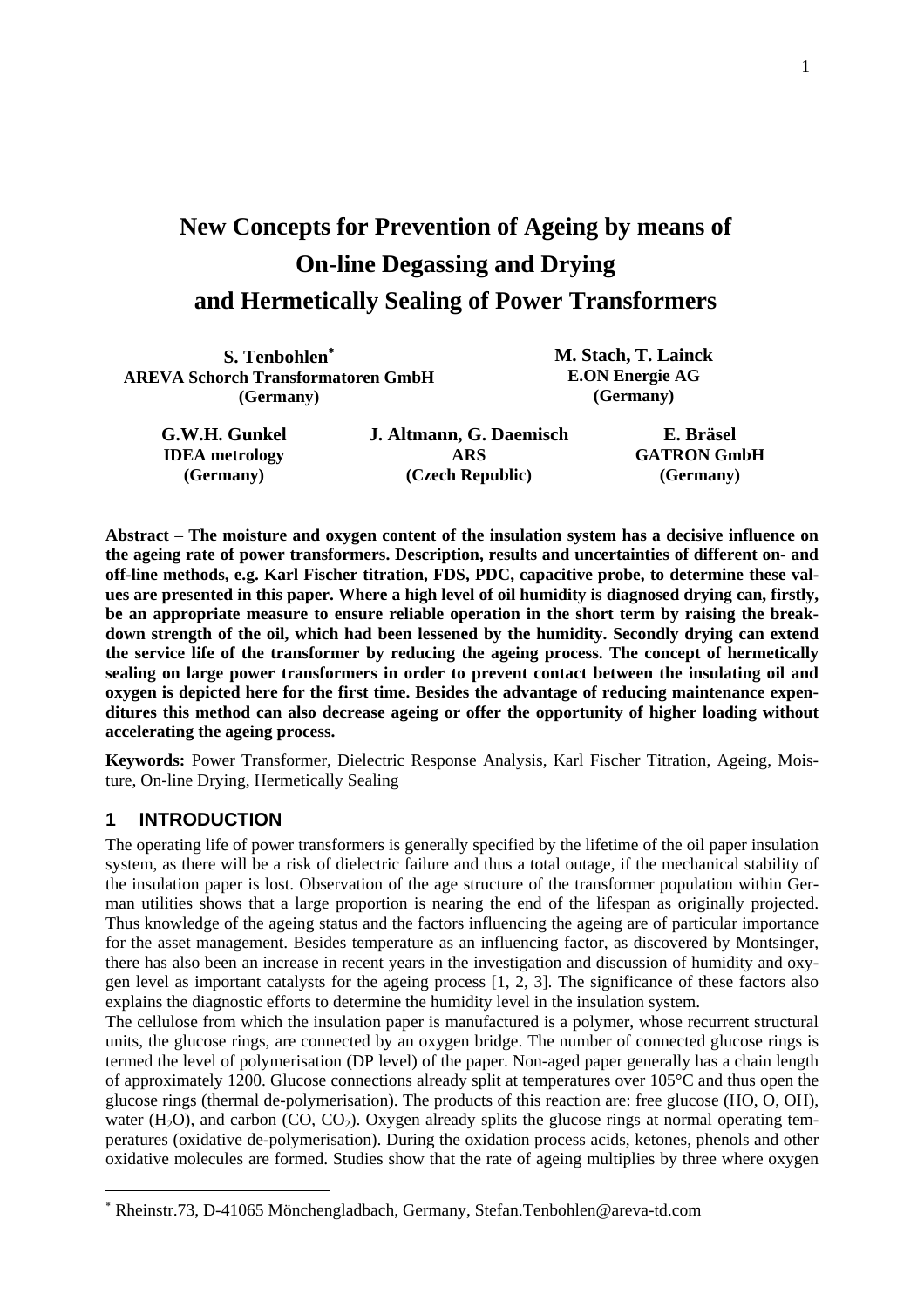is present [1]. Water is a particularly decomposing oxidation product. In its turn it splits the oxygen bridges between the individual glucose rings and thus further accelerates the ageing process (hydrolytic de-polymerisation). Thus water is both the cause and the result of the decomposition of the paper. Oxygen together with a water content of 2% in the paper insulation can raise the rate of ageing by a factor of 20 [2]. Under a DP level of 250 the paper has lost its flexibility and resistance to tearing and thus has reached the end of its lifespan. In the event of a short circuit current load on the winding the paper would tear and dielectric failure could occur. Thus for ensuring a long operating life it is necessary to control both oxygen and humidity content of the insulation system.

## **2 DETERMINATION OF AGEING FACTORS**

#### *2.1 Off-line Measurement of Moisture Content*

#### *2.1.1 The Influence of Ageing Products on Karl Fischer (KF) Method*

The use of volumetric controlled drying processes as described in chapter 3 unveiled a systematic failure of water content measurement using the KF method. Even with water contents up to 50 ppm determined by KF method high breakdown voltages up to 80 kV and more could be measured. Furthermore the volumetric controlled dryers could never extract the amount of water deduced by KF results, but compared with the water content deduced by the breakdown voltage (BDV) the efficiency of water extraction was correct.

In order to confirm these findings the following investigation was made under laboratory conditions [4]. Under defined ambient conditions the water transition between cellulose and oil with dependence of temperature was measured with new (**N**eutralisation **N**umber NN<0.005mg KOH/g) and aged oil  $(NN=0.18$ mg  $KOH/g$ ) by means of KF aquameter (BAUR RFM 1000) and a capacitive probe (VAIS-ALA HMP228 [5]). The water in oil content measured by both methods dependent on neutralisation number is compared in Fig. 1. For aged oil the KF reading is always higher than the real content of the diluted water in the oil, and this deviation increases with the NN-value. On the other hand the measurement by means of Vaisala Probe does not depend on NN, and therefore represents an efficient and universal measuring method.

Now it is obvious that a successful transformer "drying" just by change of oil filling or its regeneration cannot be checked by KF measurements. After change / regeneration of the oil filling the amount of diluted water deposited in the cellulose remains basically the same, only the KF reading before and after is different. Before a high KF-value is measured, because KF evaluates acids and other ageing by-products as diluted water and "adds" this value to the real content of water in the oil**.** Afterwards the KF method evaluates only the diluted water in the new oil which results in a considerably lower reading. Only the dissolved water to be measured by the Vaisala probe or the control of extracted water shows the reduction of moisture in the insulation material correctly.



**Fig.1:** Comparison of KF and capacitive probe measurement of water in oil Cw dependent on neutralisation number NN of oil [4]

#### *2.1.2 Dielectric Response Analysis*

In off-line procedures like PDC (Polarisation and Depolarisation Current) and FDS (Frequency Domain Spectroscopy) the dependence of dielectric properties on the water content is used to determine the moisture content of the paper. In FDS procedure a sinusoidal voltage is applied between high voltage (HV) and low voltage winding (LV) [6]. The frequency of the applied voltage is varied in a range from 1 kHz down to 0.1 mHz in order to minimise memory effects. The result is the capacitance and tanδ of the insulation between both windings. These dielectric values are compared with reference data in order to determine moisture in cellulose and oil conductivity. It is not absolutely necessary to know the geo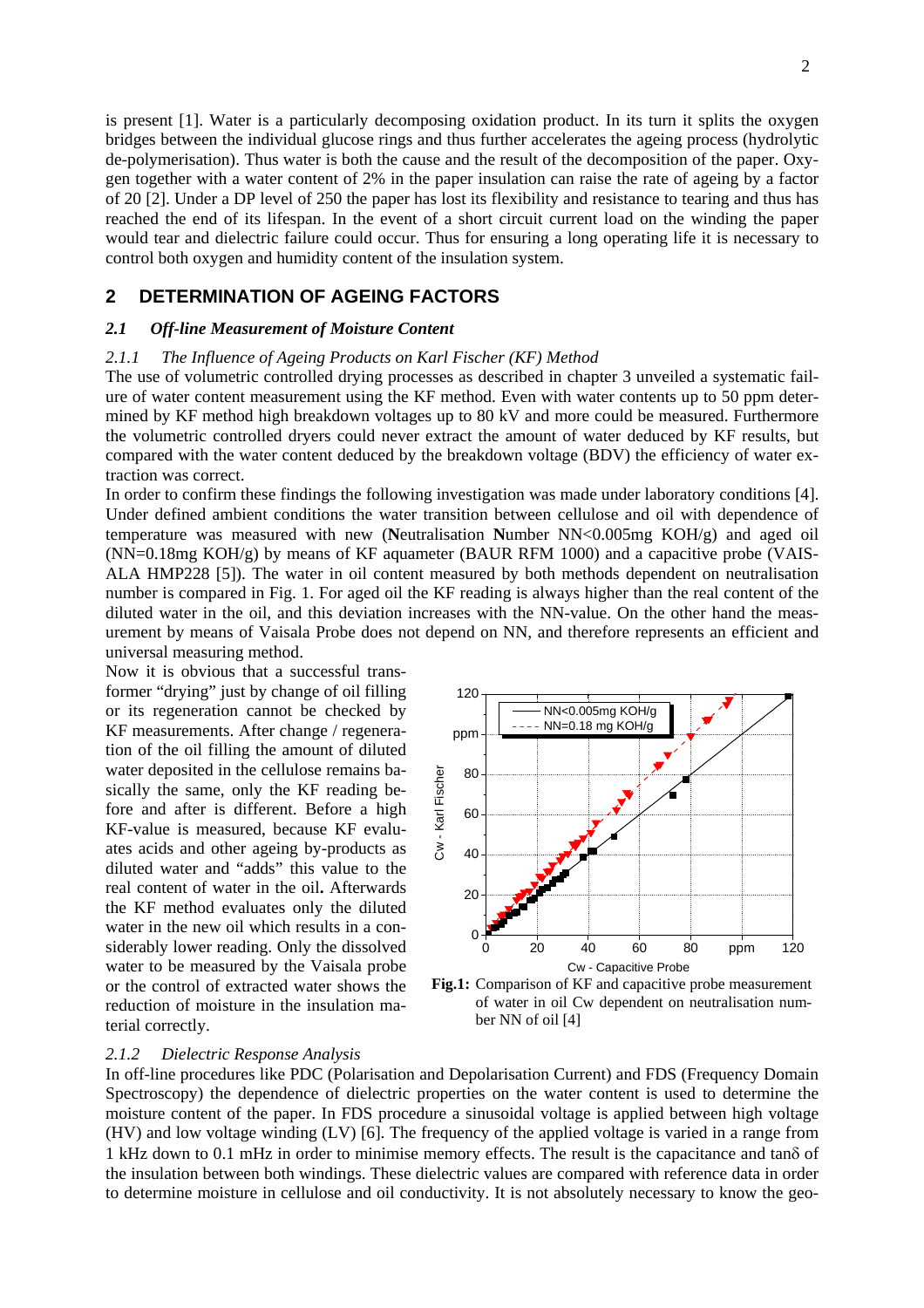metrical data as mass of paper and oil of the insulation to find reproducible results, but it is helpful to achieve a higher accuracy.

The measurement of polarisation and depolarisation currents are performed in the time domain. For measuring the polarisation current a constant DC voltage (e.g. 0.5 kV or more) is applied between the short-circuit HV and LV terminals [7]. The depolarisation current is measured by short circuiting through an electrometer after the DC voltage has been removed. The moisture content of the paper is calculated by comparison with reference data.

Fig. 2 shows the measured power loss factor and the polarisation current for three different transformers. From these measurements the values for moisture content of paper and oil conductivity are derived and given in table 1. The PDC evaluation on unit T1 is not performed, because the mass of insulation material is unknown. The KF investigations as described in chapter 2.1.1. were also used for a validity check of different popular equilibrium curves [9]. These results reveal the good validity of the Oommen diagram [8 (Fig. 5)]. Other diagrams and relations, e.g. [3], often overestimate the water content in cellulose. So for the calculation of the water content from the moisture in oil the Oommen diagram was used.



**Fig. 2a:** Power loss factor (FDS) **Fig. 2b:** Polarisation current (PDC)

**Table 1:** Transformer data and results from the FDS, PDC measurement and oil laboratory analysis. (The oil data are from samples taken up to a year before the dielectric measurements.)

| <b>Transformer</b> |        | <b>FDS</b> |          | <b>PDC</b>          | <b>Oil Laboratory Analysis</b> |             |                  |             |
|--------------------|--------|------------|----------|---------------------|--------------------------------|-------------|------------------|-------------|
| Unit               | Rating | Year       | Moisture | $\sigma_{\rm oil}$  | Moisture                       | $Tan\delta$ | Moisture Oil     | Moisture    |
|                    | kV/kV  |            | Content  | [S/m]               | Content                        | [%]         | [ppm]            | Content [8] |
|                    | (MVA)  |            | [%]      |                     | $\lceil \% \rceil$             | <b>IEC</b>  | $(T[^{\circ}C])$ | [%]         |
| T <sub>1</sub>     | 21/6.6 | 1964       | 1.2      | $2\ 10^{-11}$       | not                            | 1.08        | 6                | 2.1         |
|                    | (16)   |            |          |                     | evaluated                      |             | (25)             |             |
| T <sub>2</sub>     | 420/27 | 1974       | 1.6      | $5 \times 10^{-12}$ | 3                              | 0.3         | 12               | 1.9         |
|                    | (740)  |            |          |                     |                                |             | (44)             |             |
| T <sub>3</sub>     | 245/21 | 1972       | 1.8      | $5 \times 10^{-12}$ | 3.2 to 3.5                     | 0.33        | 13               | 1.8         |
|                    | (500)  |            |          |                     |                                |             | (48)             |             |

The comparison of both dielectric response methods reveals higher values detected by the PDC analysis. Despite the different analytic methods a reason for this deviation can be found in the way the dielectric parameters are converted into material characteristics. This conversion is done by means of using previous laboratory measured characteristics of pressboard material samples as reference data, which is mainly based on new pressboard material; so both methods have a lack of reference data for aged material, which has different dielectric characteristics. Therefore it would be helpful for further investigations to know the dielectric characteristics of aged material for implementation in the evaluation models.

The moisture in paper content derived from the oil samples are in good consistency with the results achieved by the FDS method. However, the values have to be taken with care, because there is no additional information available, if the insulation system was in equilibrium during sampling. Therefore deviation from dielectric measurements are possible. Furthermore the accuracy of equilibrium curves in the low moisture and temperature region is uncertain.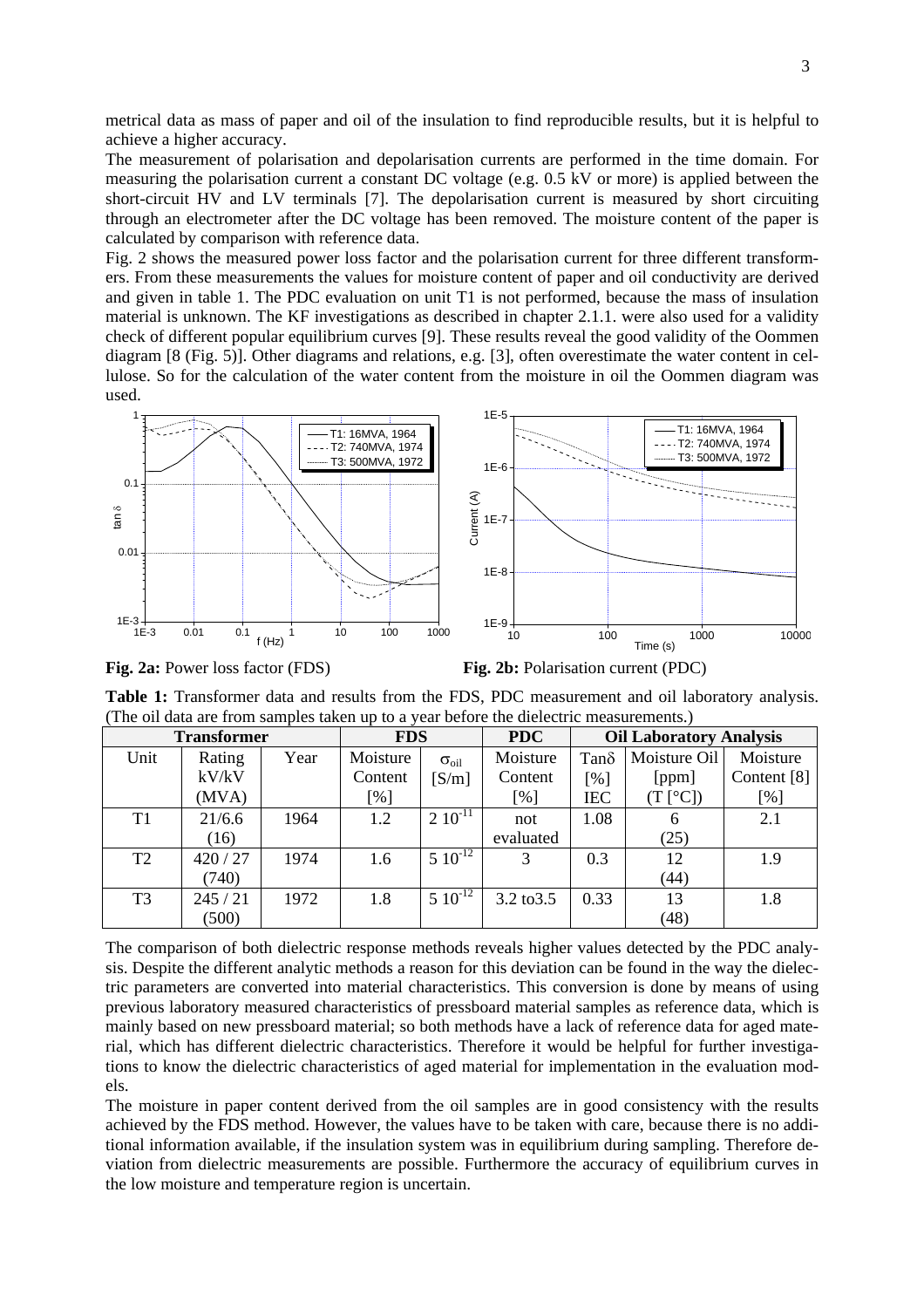#### *2.2 On-line Monitoring of Moisture Content*

Moisture in paper can be determined on-line by measuring the moisture in oil with a humidity sensor Vaisala HMP228 [5] and calculations by means of moisture equilibrium curves which are backed up as a formula in the Monitoring System MS 2000 [10]. The equilibrium of the insulation system can be achieved firstly through intelligent control of the cooling system to keep the oil temperature constant. Secondly the discrepancies from the equilibrium can be compensated for by incorporation of the absorption time constants into the process of calculating the moisture of the paper [9]. Figure 3 shows the oil temperature and oil moisture level displayed together with the humidity level in the paper of a 600 MVA grid-coupling transformer (date of construction: 1973). The data was measured and calculated by the Monitoring System MS 2000. During the displayed time interval the transformer was equipped with an on-line drying system based on an absorption process by dried cellulose (see chapter 3.2). The dependency of oil humidity on oil temperature can be seen clearly. Absorption of water by the paper insulation increases as temperature falls and so oil humidity decreases at lower oil temperatures. During one year of drying approx. 6 litres of water were separated from the insulation. This value is quite low, because of the relative low value of moisture in the insulation. The determined level of moisture in paper is consistent with the value derived from the amount of separated water by the on-line drying equipment. Because of the low value of separated water no significant decrease of the moisture in paper value can be seen. Before drying, a KF measurement revealed a moisture in paper content of approx. 2.5% (water in oil: 19ppm @ 50°C) which was basically the reason for the application of the drying, but this value was determined incorrectly because of high acidity of the oil (0.17mg KOH/g). So on-line measurement by a capacitive probe gives more precise results.



**Fig. 3:** On-line determination of moisture in paper for a 600MVA / 400kV grid-coupling transformer

#### *2.3 On-line Monitoring of Gas Content*

In order to assess the application and efficiency of measures for the prevention of ageing it is important to monitor its influencing factors. The **T**ransformer **G**as **M**onitor (TGM) developed by GATRON is installed at the transformer and monitors continuously all influences on ageing on-line: degree of gas saturation, oil temperature, moisture and oxygen content [11]. A gas provisioning column represents the heart of the device. It is connected to a level controlled oil pump, thus creating an isochorous equilibrium gas space. The sensor unit works without consuming any measuring or reference gas.

By definition, the degree of gas saturation is the quotient of the equilibrium gas pressure and the atmospheric pressure. The equilibrium gas pressure is the direct physical reflection of the total gas household of the oil on the basis of Henry-Dalton's law. As this is independent of variation in the atmospheric pressure, the equilibrium gas pressure is best suited to monitor influences on the gas household of the transformer. Figure 4a shows the comparison of the equilibrium gas pressure measured directly with the TGM and the equilibrium gas pressure calculated in laboratory analyses for an air-breathing generator transformer. The on-line values of the equilibrium gas pressure are very consistent, whereas the values deduced from oil sampling are scattering. It becomes obvious that this main value of the gas household cannot be monitored exactly by off-line laboratory analyses. The reason for the big deviations may be variations during sampling and vacuum extraction which will be bigger the lower the equilibrium gas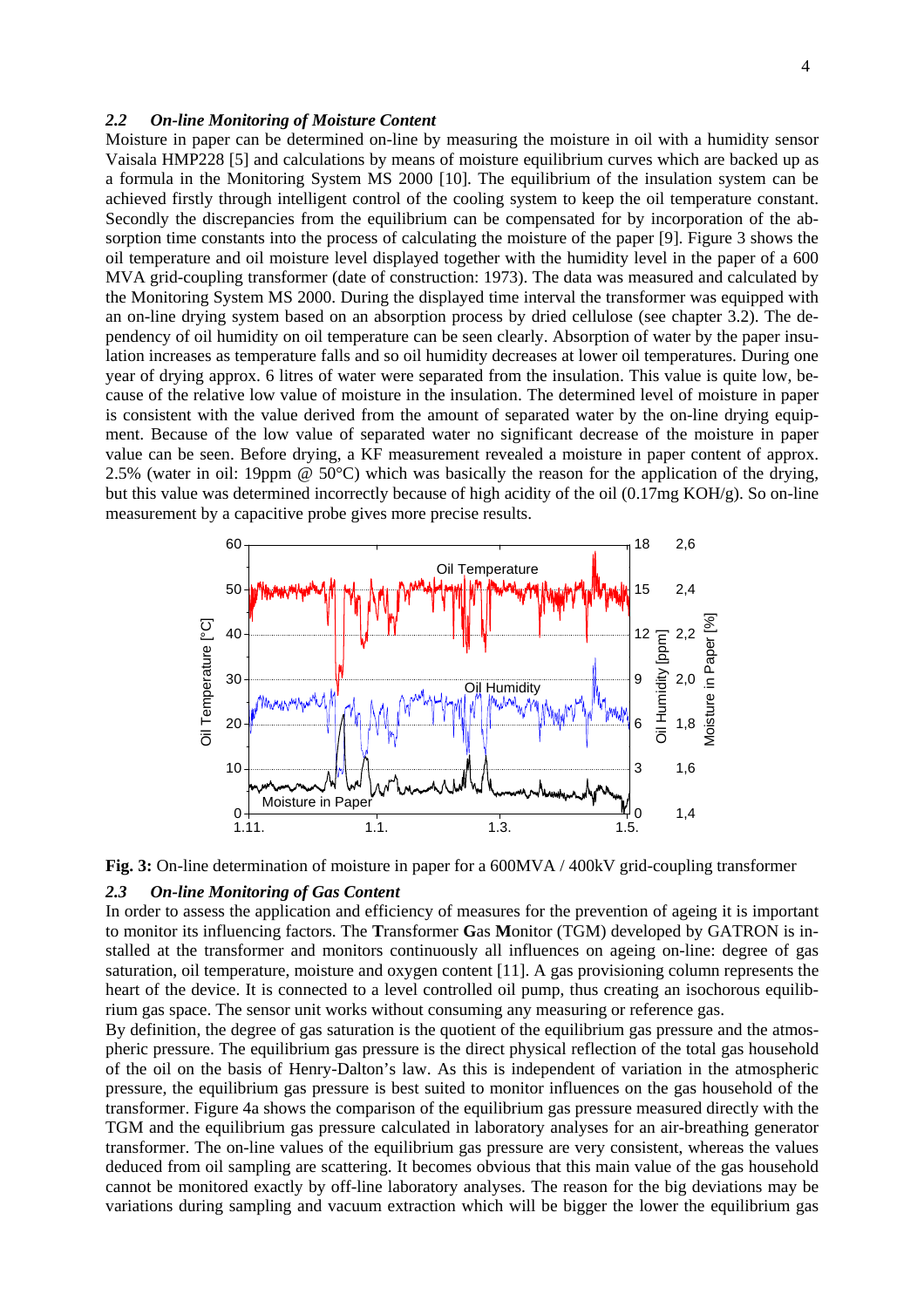pressure is. The equilibrium gas pressure would be significantly decreased by on-line degassing or hermetically sealing. Using the TGM, this remains continuously controllable which makes it possible to detect abnormal conditions in an early stage. The reduced equilibrium gas pressure increases the operational safety of the transformer because it decreases the risk of a Buchholz warning significantly. On the one hand, air release is prevented because over-saturation cannot be reached when the air pressure falls, on the other hand fault gas bubbles most probably dissolve completely in case of incipient faults, e.g. partial discharges.

The desired effect of the reduced gas content is the decrease of oxygen content in the oil. There has been no confirmed on-line data for oxygen content as the measuring equipment was not available so far. Laboratory values are often doubted because of missing reproducibility. First practical experience with the TGM confirms this and shows at the same time that the TGM yields reliable oxygen values [12]. Figure 4b provides an overview of the oxygen contents of different air-breathing transformers. The following results can be deduced from these on-line measurements:

- 1. The oxygen value varies at different times of the year: It increases in winter and decrease in summer time. A possible reason could be found in the different intensity of convection between the main tank and the conservator.
- 2. In case of similar construction and identical operation mode, the oxygen content falls with increasing age of the transformer (case 1, 2). So once the oil is saturated with oxygen ageing processes start and lead to a consumption of oxygen.
- 3. In case of comparable age, the oxygen content is lower, the higher the total load was (case 2, 3)
- 4. The oxygen content decreases with increasing oil temperature (case 3). Air cooling was not able to prevent an increase in the vessel oil temperature by 11° in summer. The common influence on the solid insulation accelerates the oxygen decrease.



**Fig. 4a:** Yearly slope of the total gas content of a 500MVA generator transformer (as equilibrium gas pressure pGG)





As the absolute oxygen slopes can be influenced externally by degassing or the application of hermetically sealing, the oxygen-nitrogen relation should be preferred for assessment. The increasing application of the TGM will bring statistically substantiated criteria which will allow the assessment of the solid insulation or the extension of its time of usage. There are excellent chances for this kind of age determination as it can be done without additional costs for the state diagnostics or for alarm prognosis and gas alarm evaluation on the TGM.

## **3 ON-LINE DRYING AND DEGASSING PROCESS**

The degassing and drying bypass process can improve the long-term operational reliability of a transformer with positive impacts on its actual dielectric parameters. The potentially very dangerous overdrying of solid insulation materials can be easily and continuously checked by measuring the volume of the separated water. A vacuum and an absorption based apparatus are described, allowing the continuous degassing and moisture extraction (VS-06) or the continuous moisture extraction (ADT) of power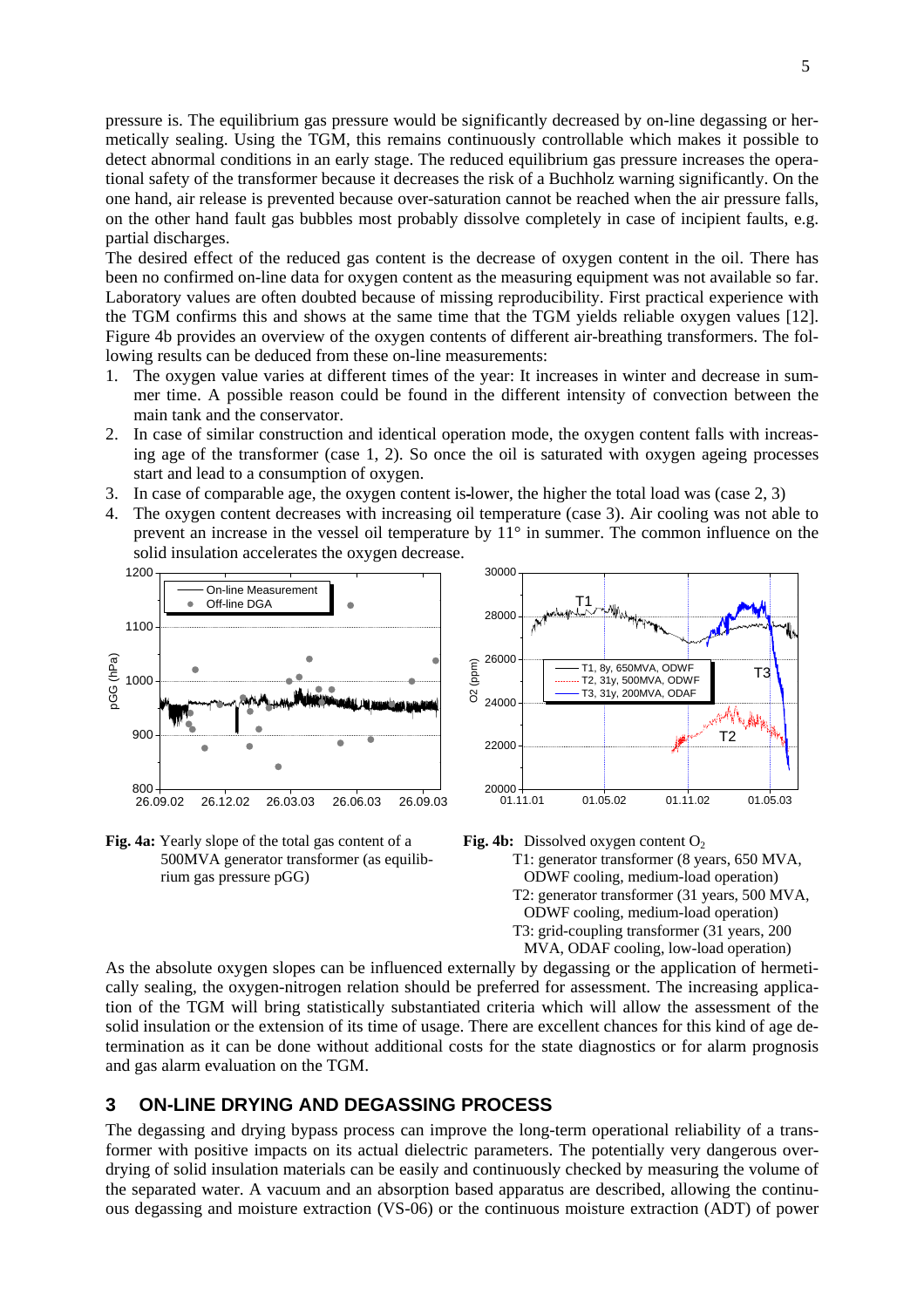transformers. A remote supervision and control system of both systems with inherent security philosophy allows the use of such systems especially in unmanned substations [13].

### *3.1 Degassing and Moisture Extraction by means of the VS-Process*

The basic rule for any treatment of the oil inventory is to remove only the undesired substances from the oil. So a high vacuum and high temperature, which potentially deteriorate the oil, should be prevented. This is achieved by the VS-process which freezes up the water vapour under low vacuum and thus limits the necessary oil temperature level at about 60°C only. The applied "vacuum", better said under pressure is modest and far away from the absolute zero pressure, which is normally used in oil treatment plants. A liquid piston principle enables a continuous degassing of the oil without the undesired removal of light oil fractions. In the first stage (evacuation), the sinking oil level acts as a piston and creates the vacuum necessary to separate gases and vapours from the oil. In the second stage (compression), the liberated gas mixture is gradually compressed by the rising oil level. The recombination of oil vapours takes place and the lighter fractions get mixed back in the oil. Only non-condensable substances are then brought out from the dryer into ambient.

## *3.2 Moisture Extraction by means of the ADT-process*

The device is based on Water Absorption – Desorption reconstitution principle. In the first cycle the wet oil from the transformer is forced through the ADT cellulose filter insert, the diluted water is absorbed from the oil and the dry oil is forced back into the transformer. In the second cycle, the filter insert itself is dried and the water is separated as a liquid and deposited in a water trap. In contrast to classical absorption dryers, the internal drying process avoids the regular exchange of adsorption cartridges and allows a volumetric control of the dehydration process of a transformer.

## *3.3 Results of Drying and Degassing*

The significant extension of the lifespan of solid insulation materials by a continuous degassing was convincingly demonstrated [1], but a positive long-term impact of a semi-continuous degassing may remain questionable. The following data show that a semi-continuous treatment of the transformer, e.g. for a half year, could be an alternative to the continuous treatment. This can be easily proven by DGA readings of fault gas levels before and 6 or more months after treatment.

| Type of transformer        | T1:      | 150 MVA / 220/33/6kV |          | T2:      | 20 MVA / 33 kV |          |          |
|----------------------------|----------|----------------------|----------|----------|----------------|----------|----------|
| Date of sample             | 14.12.99 | 02.08.01             | 09.11.01 | 16.06.99 | 10.05.00       | 24.01.01 | 02.08.01 |
| Total gas cont.            | 92937    | 20890                | 64808    | 72498    | 26253          | 24193    | 81572    |
| $N_2$ Nitrogen             | 65247    | 11843                | 43913    | 66493    | 17831          | 17036    | 66434    |
| $O_2$ Oxygen               | 17921    | 8372                 | 18683    | 1298     | 7258           | 6698     | 9495     |
| $CO2$ Carbondioxide        | 8993     | 636                  | 1875     | 3908     | 949            | 387      | 4912     |
| CO Carbonmonoxide          | 546      | 13                   | 124      | 175      | 53             | 38       | 618      |
| $H_2$ Hydrogen             | 101      | $\overline{2}$       | 60       | 70       | 13             | 12       | 46       |
| CH <sub>4</sub> Methane    | 22       | $\overline{2}$       | 27       | 94       | $\overline{4}$ | 5        | 15       |
| $C_2H_2$ Ethin Acetylene   | 16       | 5                    | 10       |          |                |          |          |
| $C_2H_4$ Ethan Ethylene    | 11       |                      | 65       | 29       |                | 4        | 14       |
| $C_2H_6$ Ethan Ethan       | 14       | 2                    | 9        | 216      | 19             |          |          |
| $C_3H_6$ Propen Propylene  | 39       | 6                    | 36       | 43       | 35             | 6        | 18       |
| $C_3H_8$ Propane           | 27       | 2                    | 6        | 171      | 84             | 6        | 12       |
| Solution pressure          | 861      | 189                  | 617      | 763      | 247            | 234      | 826      |
| <b>Oil Data</b>            |          |                      |          |          |                |          |          |
| Water content (ppm)        | 18       | 6                    | 13       | 36.7     | 22             | 13       | 15       |
| El. Strength $(kV/2, 5mm)$ | 33       | 78                   | 80       | 25       | 63             | 81       | 81       |

The industrial transformer **T1** presented in table 2 was connected to a VS-system between 14.12.99 and 02.08**.**01. The first DGA shows the values before the treatment and the readings give the typical picture of an aged transformer, e.g. high level of CO and low breakdown voltage. The  $O_2$  content is high, since the flat conservator for rail transport has an enormous surface to feed the oil inventory. The second DGA reflects that gas levels are sharply reduced. This is not due to the fact, that the fault gases are separated, but it is obvious, that under treatment with a reduced  $O_2$  and  $N_2$  the internal catalysts for ageing are reduced. This is proven by the fact, that after treatment and successive resaturation the internal gas levels stabilise at lower values as before. The third DGA, taken five months after the treatment,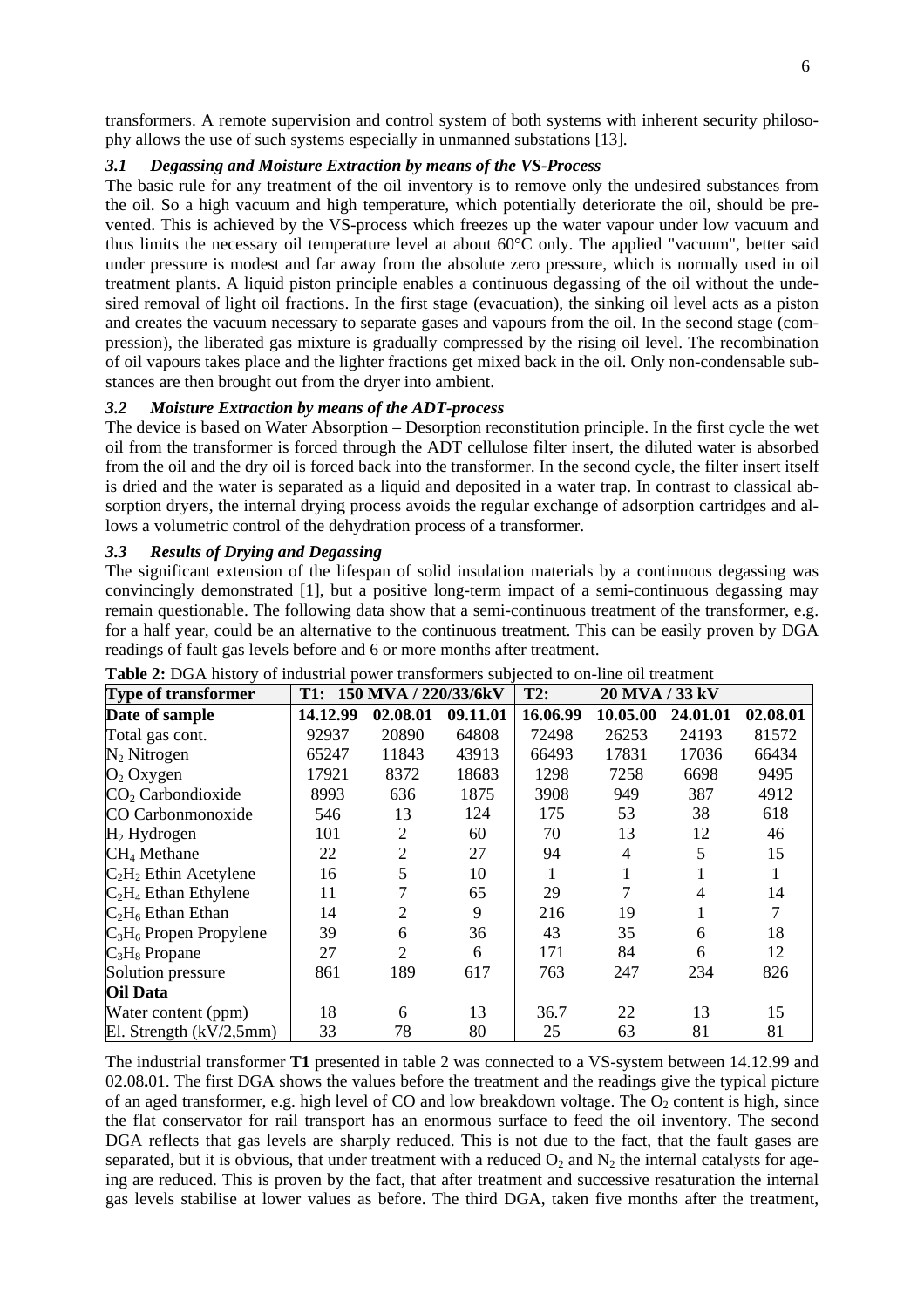shows that the production of CO and  $CO<sub>2</sub>$  remains low and the  $O<sub>2</sub>$ -level is higher as before the treatment, but most of the other internal gases have restored. For this overaged transformer a continuous treatment should be foreseen, in order to keep the insulation system from final deterioration. During the VS-drying process between 17.1.00 and 24.1.01 about 15 litres of water were separated from transformer **T2** (table 2) which resulted in a moisture in paper of approx. 2.5%. Also the decrease in the

amount of internal fault gases under the influence of a reduced water content can be seen by analyzing the first three DGA. Paradoxically the  $O<sub>2</sub>$  content is increased by the treatment, because the  $O<sub>2</sub>$  consumed for oxidation processes is decreased under treatment, so ageing is decreased. At the end of the drying process the transformer is in the best operational condition. The water level is reduced from 36.7 to 13 ppm and the dielectric strength has increased from 25 to 81 kV/2.5mm. The DGA taken approx. 7 months after drying shows that the condition of the transformer remains stable. The DGA value of  $N_2$  is the same as before the treatment – it means the gas conditions have recovered to the normal saturated situation. But the levels of internal fault gases are notably lower as before treatment. It means that for this aged transformer the deterioration processes are strongly reduced by the semi-continuous treatment.

# **4 HERMETICALLY SEALING OF POWER TRANSFORMERS**

Transformer oil becomes saturated with oxygen through contact with the air in the conservator. Despite the silica gel filled air breather the oil takes up additional moisture from the surrounding air. Also the use of a rubber bag cannot ensure separation of oil and air because of frequent failures of this system. The transformer can be hermetically sealed from the outside environment in order to prevent these processes and thus to lessen depolymerisation processes with the additional water formation. This has been used successfully with distribution transformers for a long time. The transformer tank itself then takes up the varying oil volume. This kind of design is not possible in power transformers because of the substantially larger changes in oil volume. Furthermore the tank must be vacuum tight. In order to enable an alteration in the oil volume without conventional conservator an expansion radiator was developed and patented. By using a special welding procedure the radiator is capable of taking over both the cooling function and the function of the expansion without an accompanying loss in mechanical stability. The expansion that takes place does not hinder the airflow between the radiator sections, which is necessary for the cooling of the transformer. The long-term stability of this welded structure was proven during extended time tests with full load cycles based on the standard for distribution transformers [14].



**Fig. 5:** Hermetically sealed power transformer 80 MVA / 110 kV

Because in conventional on-load tap changer design gases are produced during the switching procedure, the diverter switch is normally connected to a separate conservator. In order to use the hermetic concept ideally to its full extent a maintenance-free OLTC equipped with vacuum switches, which do not allow the generation of switching gases, was selected. The OLTC and the transformer tank are each fitted with a gas collecting device for the detection of fault gases and with a pressure relief device for the protection of the transformer in the event of a failure. Figure 5 shows the first hermetically sealed transformer with a nominal power of 80 MVA at a nominal voltage of 110 kV. In order to collect operational